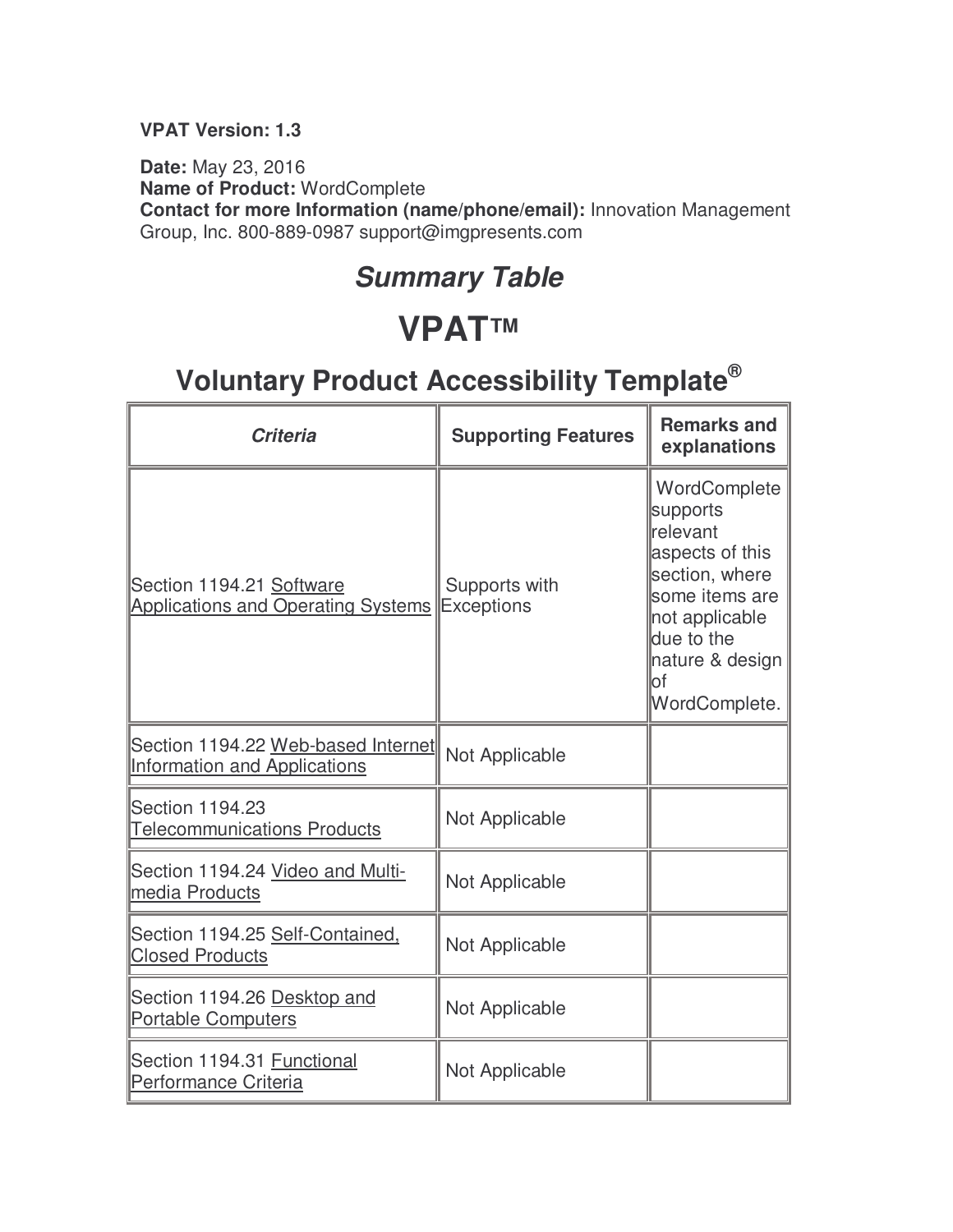Section 1194.41 Information, Documentation and Support

 Supports with **Exceptions** 

 Some support services limited to end-users of WordComplete

Return to the top of the page.

#### **Section 1194.21 Software Applications and Operating Systems – Detail VPAT™**

| <b>Criteria</b>                                                                                                                                                                                                                                                                                                                                                                                                                                                                                                                                                                                   | <b>Supporting Features</b> | <b>Remarks and</b><br>explanations                                                                                                                                                                                                 |
|---------------------------------------------------------------------------------------------------------------------------------------------------------------------------------------------------------------------------------------------------------------------------------------------------------------------------------------------------------------------------------------------------------------------------------------------------------------------------------------------------------------------------------------------------------------------------------------------------|----------------------------|------------------------------------------------------------------------------------------------------------------------------------------------------------------------------------------------------------------------------------|
| $(a)$ When software is designed to<br>run on a system that has a<br>keyboard, product functions shall be<br>executable from a keyboard where<br>the function itself or the result of<br>performing a function can be<br>discerned textually.                                                                                                                                                                                                                                                                                                                                                      | Not Applicable             | WordComplete<br>is enhancement<br>for physical<br>keyboard users,<br>las an<br>enhancement<br>there is no<br>specific features<br>lin use that<br>apply to this<br>criteria.                                                       |
| (b) Applications shall not disrupt or<br>disable activated features of other<br>products that are identified as<br>accessibility features, where those<br>features are developed and<br>documented according to industry<br>standards. Applications also shall<br>not disrupt or disable activated<br>features of any operating system<br>that are identified as accessibility<br>features where the application<br>programming interface for those<br>accessibility features has been<br>documented by the manufacturer of<br>the operating system and is<br>available to the product developer. | Supports                   | WordComplete<br>adds additional<br>capabilities,<br>does not<br>remove/conflict<br>with existing<br>features. When<br>lword<br>completion<br>candidates<br>used to type,<br>same as input<br>from external<br>physical<br>keyboard |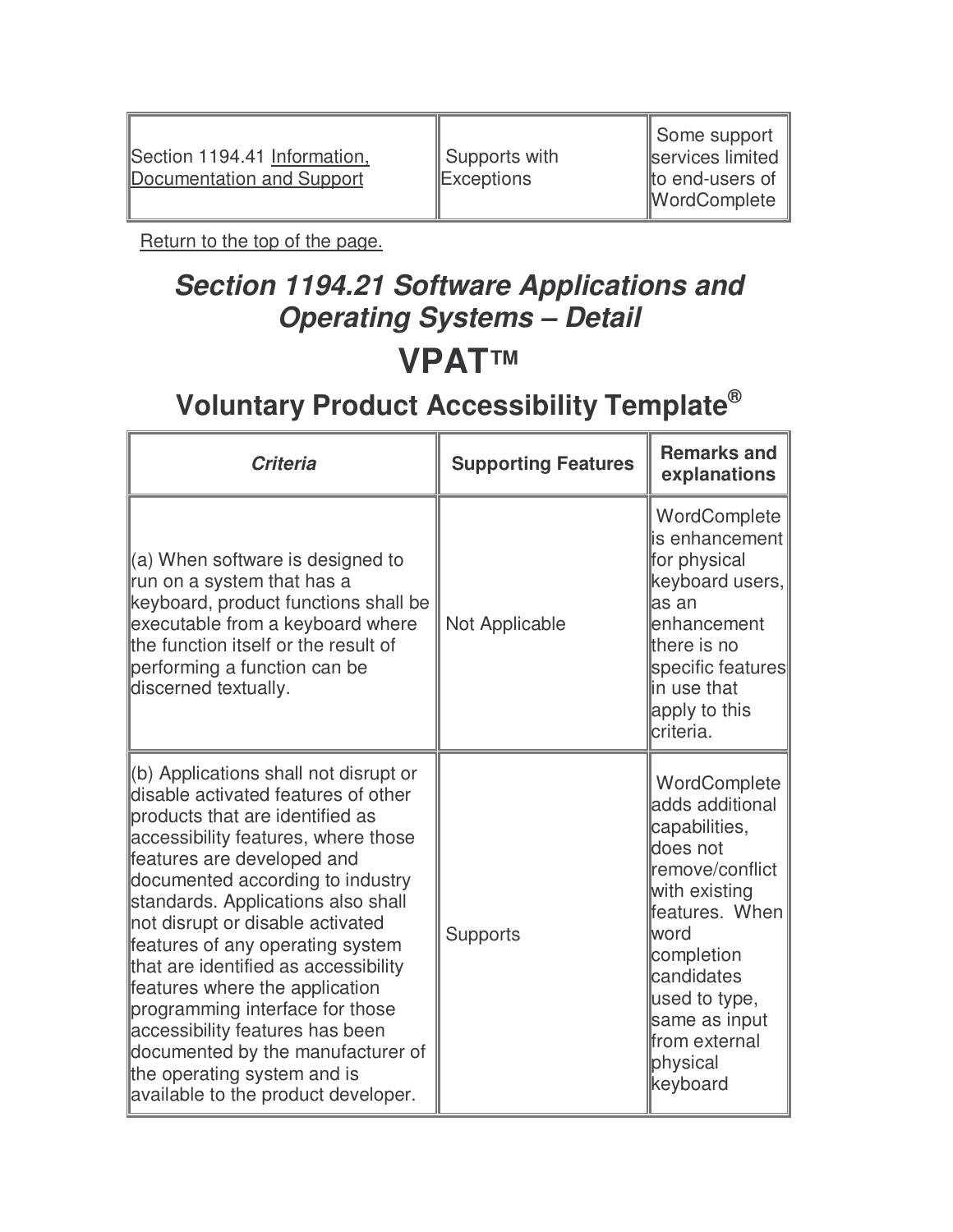| (c) A well-defined on-screen<br>indication of the current focus shall<br>be provided that moves among<br>interactive interface elements as the<br>input focus changes. The focus shall<br>be programmatically exposed so<br>that Assistive Technology can track<br>focus and focus changes.                 | <b>Supports</b>                    | WordComplete<br>preserves<br>current input<br>lfocus                                                                                                                                                                                                                      |
|-------------------------------------------------------------------------------------------------------------------------------------------------------------------------------------------------------------------------------------------------------------------------------------------------------------|------------------------------------|---------------------------------------------------------------------------------------------------------------------------------------------------------------------------------------------------------------------------------------------------------------------------|
| (d) Sufficient information about a<br>user interface element including the<br>identity, operation and state of the<br>element shall be available to<br>Assistive Technology. When an<br>image represents a program<br>element, the information conveyed<br>by the image must also be available<br>lin text. | Supports with<br><b>Exceptions</b> | Certain button<br>lfunctions<br>provide<br>interactive<br>mode changes,<br>direct action/re-<br>action results<br>not textually<br>defined.<br>WordComplete<br>not meant for<br>severely<br>visually<br>impaired, as<br>virtual keyboard<br>text input not<br>applicable. |
| (e) When bitmap images are used to<br>identify controls, status indicators, or<br>other programmatic elements, the<br>meaning assigned to those images<br>shall be consistent throughout an<br>application's performance.                                                                                   | <b>Supports</b>                    | WordComplete<br>uses fixed<br>images for all<br>applicable<br>features                                                                                                                                                                                                    |
| $\ $ (f) Textual information shall be<br>provided through operating system<br>functions for displaying text. The<br>minimum information that shall be<br>made available is text content, text<br>input caret location, and text<br>attributes.                                                              | <b>Supports</b>                    | When<br>applicable,<br>WordComplete<br>uses operating<br>system<br>functions for<br>ttext                                                                                                                                                                                 |
| (g) Applications shall not override<br>user selected contrast and color<br>selections and other individual                                                                                                                                                                                                  | <b>Supports</b>                    | WordComplete<br>does not<br>interact with                                                                                                                                                                                                                                 |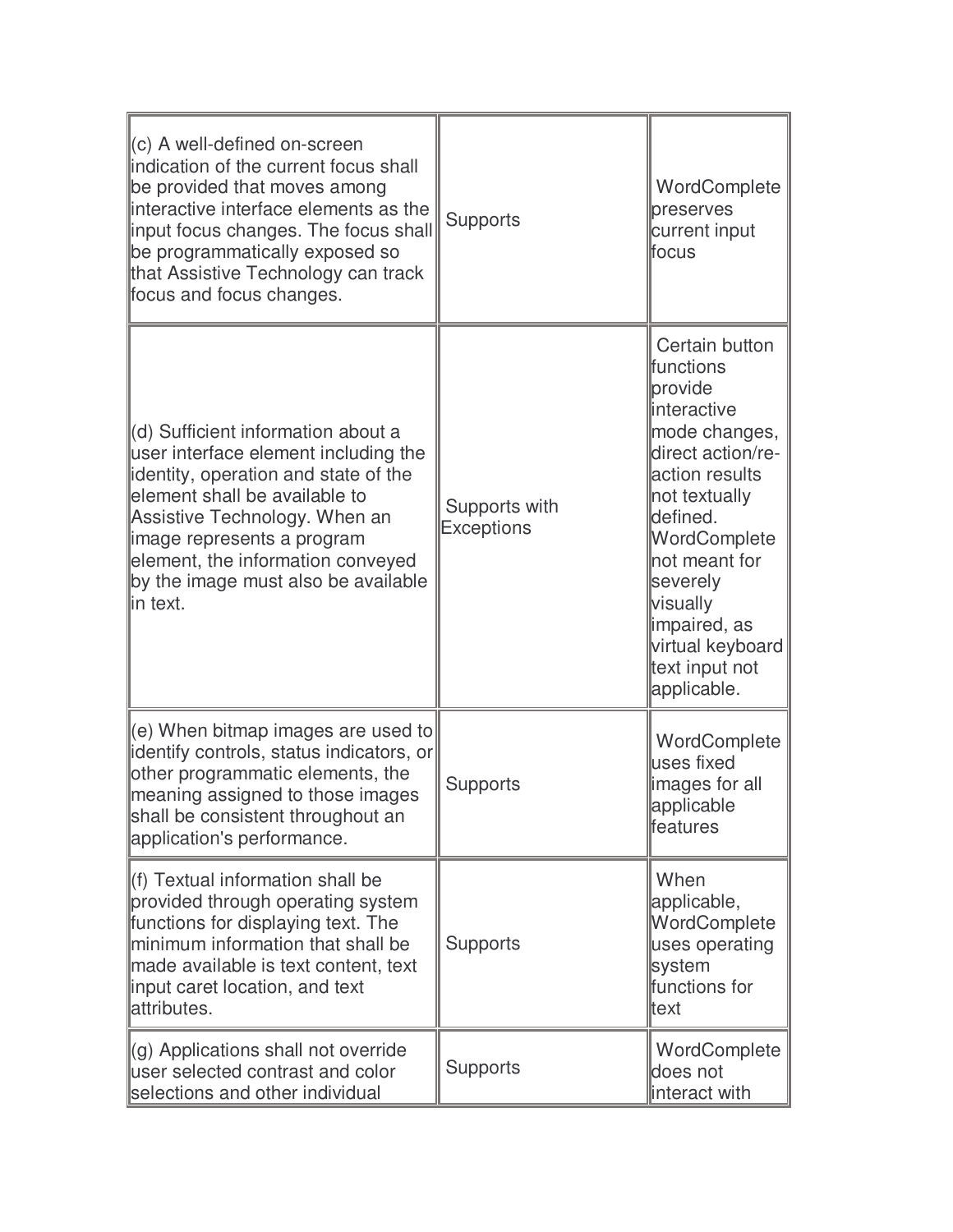| display attributes.                                                                                                                                                                                                                                              |                 | these types of<br>attributes                                                                        |
|------------------------------------------------------------------------------------------------------------------------------------------------------------------------------------------------------------------------------------------------------------------|-----------------|-----------------------------------------------------------------------------------------------------|
| $(h)$ When animation is displayed, the<br>information shall be displayable in at<br>least one non-animated presentation<br>mode at the option of the user.                                                                                                       | Supports        | WordComplete<br>does not use<br>lanimation                                                          |
| (i) Color coding shall not be used as<br>the only means of conveying<br>information, indicating an action,<br>prompting a response, or<br>distinguishing a visual element.                                                                                       | <b>Supports</b> | WordComplete<br>does not require<br>color coding,<br>colors are used<br>only if helpful to<br>users |
| $(i)$ When a product permits a user to<br>adjust color and contrast settings, a<br>variety of color selections capable of<br>producing a range of contrast levels<br>shall be provided.                                                                          | Supports        | WordComplete<br>supports all<br>colors or<br>operating<br>system settings                           |
| $(k)$ Software shall not use flashing or<br>blinking text, objects, or other<br>elements having a flash or blink<br>frequency greater than 2 Hz and<br>lower than 55 Hz.                                                                                         | <b>Supports</b> | WordComplete<br>does not use<br>flashing or<br>blinking                                             |
| (I) When electronic forms are used,<br>the form shall allow people using<br>Assistive Technology to access the<br>information, field elements, and<br>functionality required for completion<br>and submission of the form,<br>including all directions and cues. | Not applicable  | WordComplete<br>does not use<br>lforms                                                              |

### **Section 1194.22 Web-based Internet information**

#### **and applications – Detail**

### **VPAT™**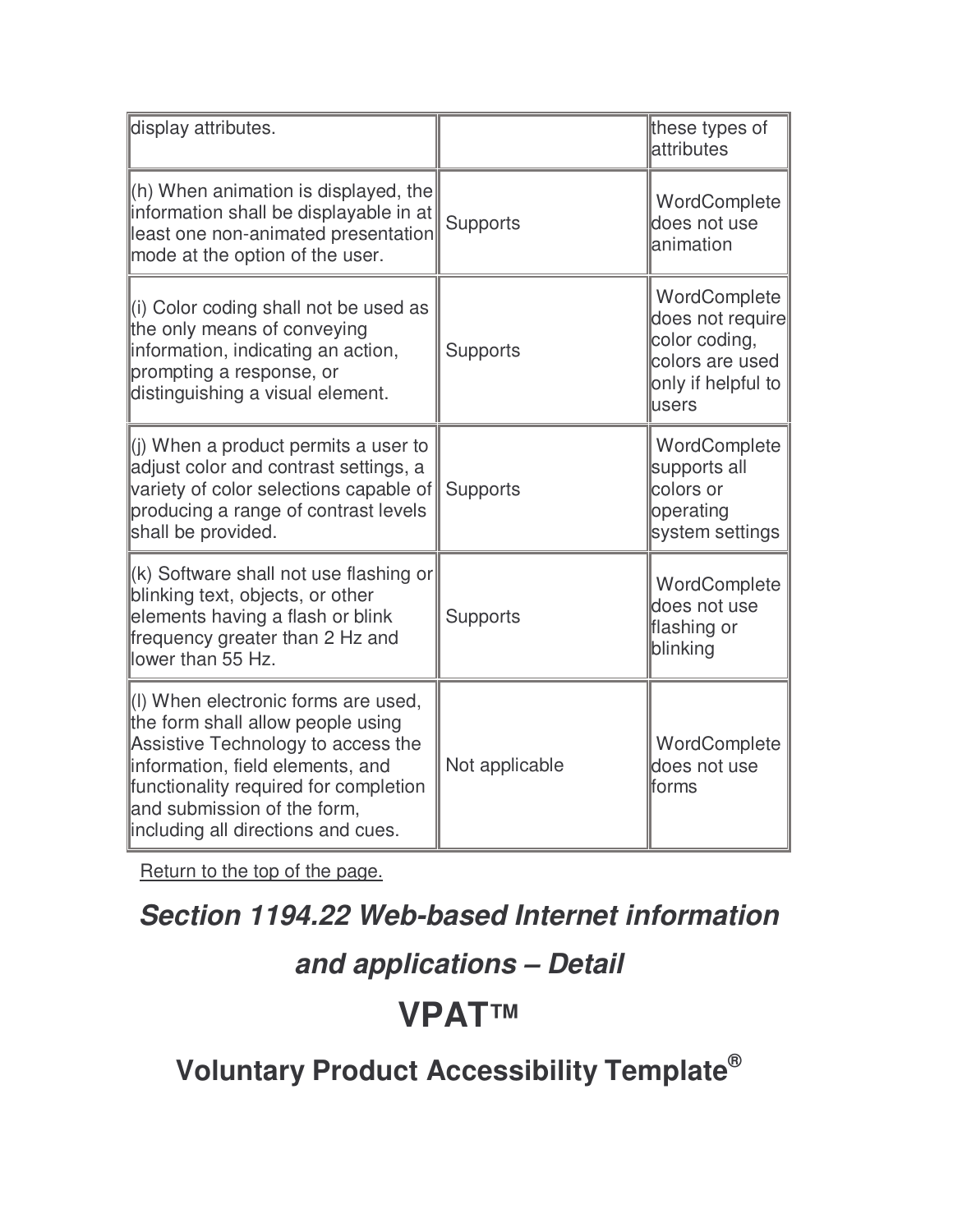| <b>Criteria</b>                                                                                                                                                          | <b>Supporting Features</b> | <b>Remarks and</b><br>explanations |
|--------------------------------------------------------------------------------------------------------------------------------------------------------------------------|----------------------------|------------------------------------|
| (a) A text equivalent for every non-<br>text element shall be provided (e.g.,<br>via "alt", "longdesc", or in element<br>content).                                       | Not applicable             | WordComplete<br>not web based      |
| (b) Equivalent alternatives for any<br>multimedia presentation shall be<br>synchronized with the presentation.                                                           | Not applicable             | WordComplete<br>not web based      |
| (c) Web pages shall be designed so<br>that all information conveyed with<br>color is also available without color,<br>for example from context or markup.                | Not applicable             | WordComplete<br>not web based      |
| (d) Documents shall be organized so<br>they are readable without requiring<br>an associated style sheet.                                                                 | Not applicable             | WordComplete<br>not web based      |
| (e) Redundant text links shall be<br>provided for each active region of a<br>server-side image map.                                                                      | Not applicable             | WordComplete<br>not web based      |
| (f) Client-side image maps shall be<br>provided instead of server-side<br>image maps except where the<br>regions cannot be defined with an<br>available geometric shape. | Not applicable             | WordComplete<br>not web based      |
| (g) Row and column headers shall<br>be identified for data tables.                                                                                                       | Not applicable             | WordComplete<br>not web based      |
| (h) Markup shall be used to<br>associate data cells and header<br>cells for data tables that have two or<br>more logical levels of row or column<br>headers.             | Not applicable             | WordComplete<br>not web based      |
| (i) Frames shall be titled with text<br>that facilitates frame identification<br>and navigation                                                                          | Not applicable             | WordComplete<br>not web based      |
| (j) Pages shall be designed to avoid                                                                                                                                     | Not applicable             | WordComplete                       |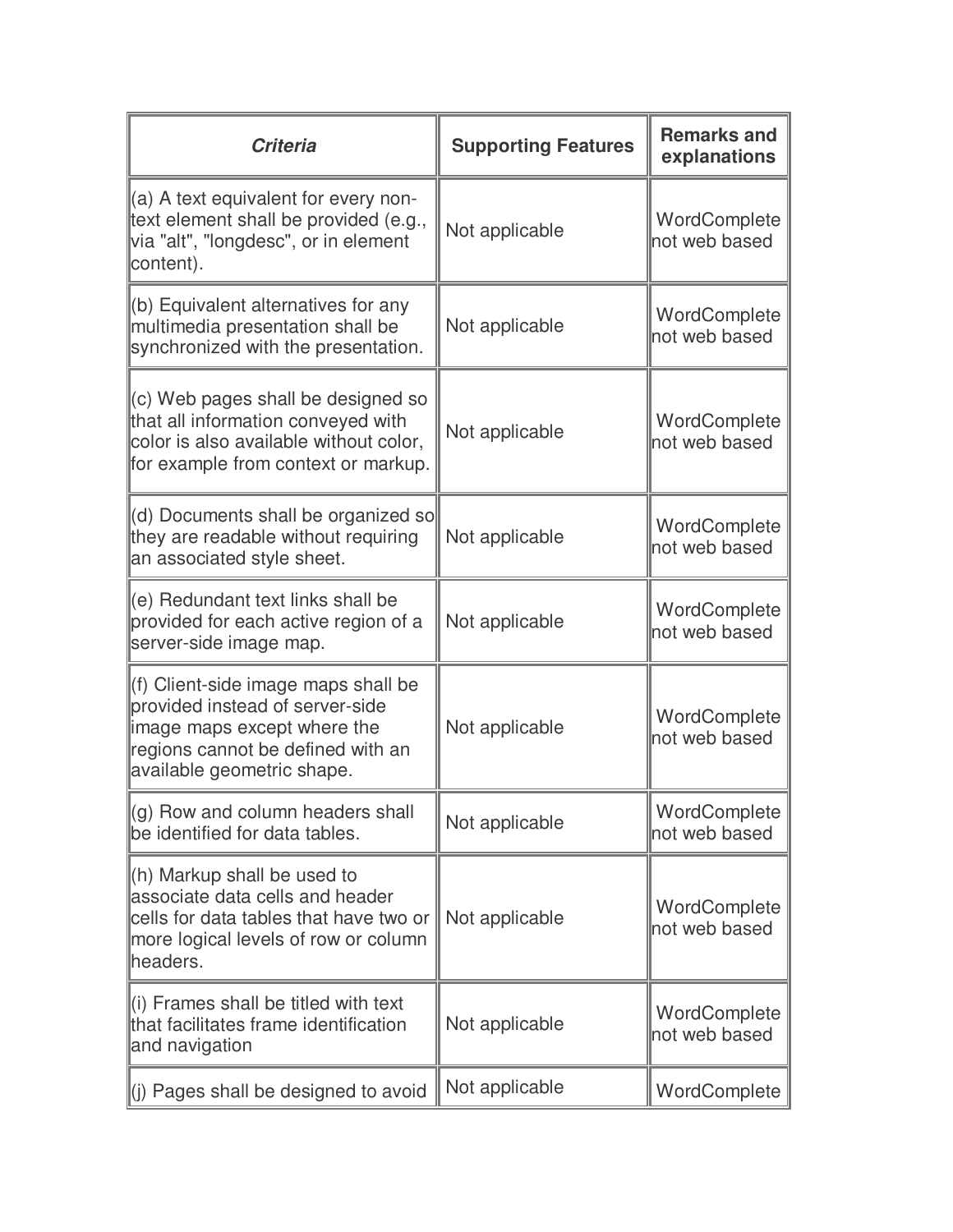| causing the screen to flicker with a<br>frequency greater than 2 Hz and<br>lower than 55 Hz.                                                                                                                                                                                                                               |                | not web based                 |
|----------------------------------------------------------------------------------------------------------------------------------------------------------------------------------------------------------------------------------------------------------------------------------------------------------------------------|----------------|-------------------------------|
| $(k)$ A text-only page, with equivalent<br>information or functionality, shall be<br>provided to make a web site comply<br>with the provisions of this part, when<br>compliance cannot be accomplished<br>in any other way. The content of the<br>text-only page shall be updated<br>whenever the primary page<br>changes. | Not applicable | WordComplete<br>not web based |
| (I) When pages utilize scripting<br>languages to display content, or to<br>create interface elements, the<br>information provided by the script<br>shall be identified with functional text<br>that can be read by Assistive<br>Technology.                                                                                | Not applicable | WordComplete<br>not web based |
| (m) When a web page requires that<br>an applet, plug-in or other<br>application be present on the client<br>system to interpret page content, the<br>page must provide a link to a plug-in<br>or applet that complies with<br>§1194.21(a) through (I).                                                                     | Not applicable | WordComplete<br>not web based |
| $(n)$ When electronic forms are<br>designed to be completed on-line,<br>the form shall allow people using<br>Assistive Technology to access the<br>information, field elements, and<br>functionality required for completion<br>and submission of the form,<br>including all directions and cues.                          | Not applicable | WordComplete<br>not web based |
| $(0)$ A method shall be provided that<br>permits users to skip repetitive<br>navigation links.                                                                                                                                                                                                                             | Not applicable | WordComplete<br>not web based |
| $(p)$ When a timed response is<br>required, the user shall be alerted<br>and given sufficient time to indicate                                                                                                                                                                                                             | Not applicable | WordComplete<br>not web based |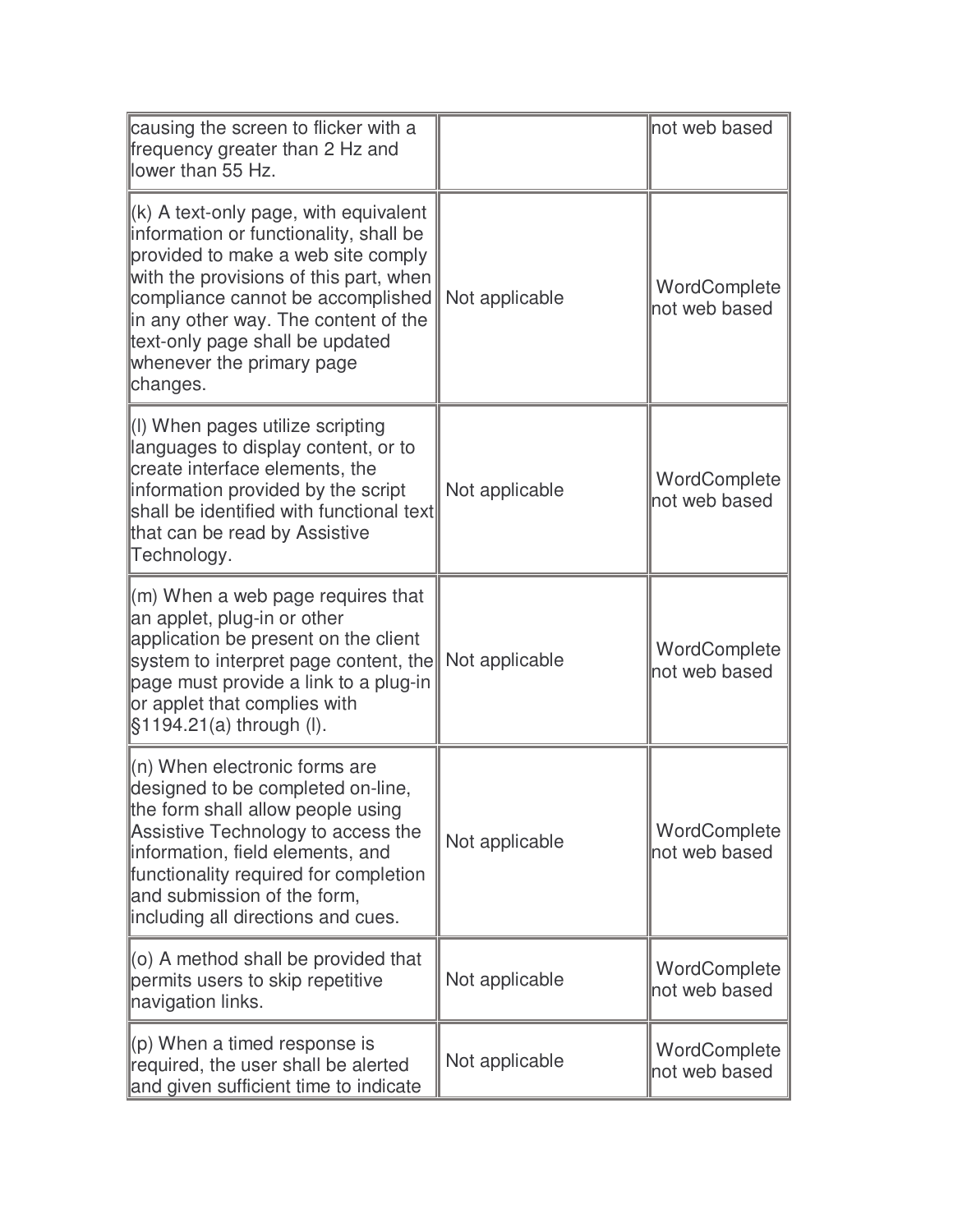| more time is required. |  |
|------------------------|--|

Note to 1194.22: The Board interprets paragraphs (a) through (k) of this section as consistent with the following priority 1 Checkpoints of the Web Content Accessibility Guidelines 1.0 (WCAG 1.0) (May 5 1999) published by the Web Accessibility Initiative of the World Wide Web Consortium: Paragraph (a) - 1.1, (b) - 1.4, (c) - 2.1, (d) - 6.1, (e) - 1.2, (f) - 9.1, (g) - 5.1, (h) - 5.2, (i) - 12.1, (j) - 7.1, (k) - 11.4.

Return to the top of the page.

#### **Section 1194.23 Telecommunications Products –**

#### **Detail**

### **VPAT™**

| <b>Criteria</b>                                                                                                                                                                                                                                                                                                                                                        | <b>Supporting Features</b> | <b>Remarks and</b><br>explanations    |
|------------------------------------------------------------------------------------------------------------------------------------------------------------------------------------------------------------------------------------------------------------------------------------------------------------------------------------------------------------------------|----------------------------|---------------------------------------|
| (a) Telecommunications products or<br>systems which provide a function<br>allowing voice communication and<br>which do not themselves provide a<br><b>TTY</b> functionality shall provide a<br>standard non-acoustic connection<br>point for TTYs. Microphones shall be<br>capable of being turned on and off to<br>allow the user to intermix speech<br>with TTY use. | Not applicable             | Not applicable<br>lto<br>WordComplete |
| (b) Telecommunications products<br>which include voice communication<br>functionality shall support all<br>commonly used cross-manufacturer<br>non-proprietary standard TTY signal<br>protocols.                                                                                                                                                                       | Not applicable             | Not applicable<br>lto<br>WordComplete |
| (c) Voice mail, auto-attendant, and<br>interactive voice response<br>telecommunications systems shall<br>be usable by TTY users with their<br>ITTYs.                                                                                                                                                                                                                   | Not applicable             | Not applicable<br>lto<br>WordComplete |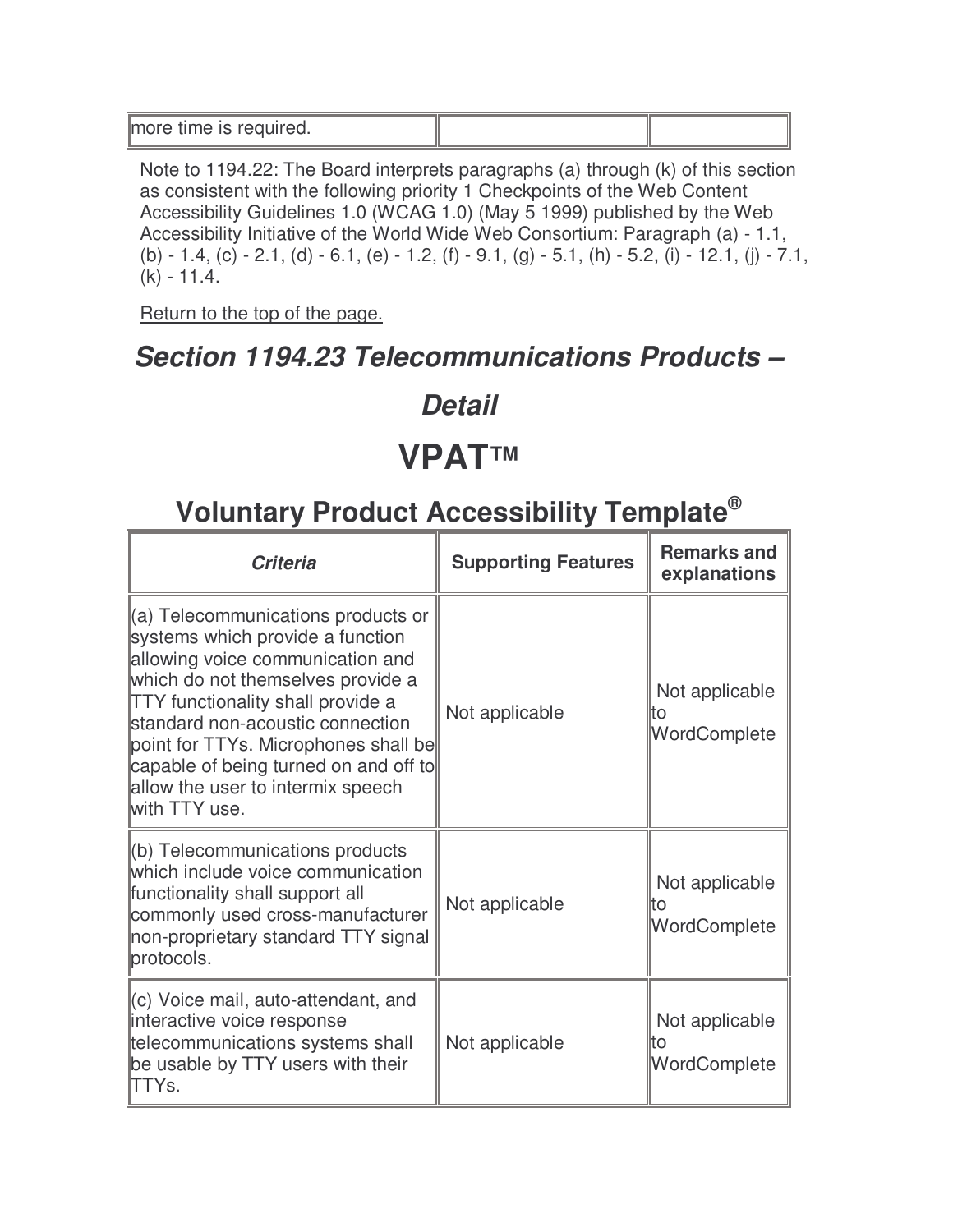| (d) Voice mail, messaging, auto-<br>attendant, and interactive voice<br>response telecommunications<br>systems that require a response<br>from a user within a time interval,<br>shall give an alert when the time<br>interval is about to run out, and shall<br>provide sufficient time for the user to<br>indicate more time is required. | Not applicable | Not applicable<br>lto<br>WordComplete |
|---------------------------------------------------------------------------------------------------------------------------------------------------------------------------------------------------------------------------------------------------------------------------------------------------------------------------------------------|----------------|---------------------------------------|
| (e) Where provided, caller<br>identification and similar<br>telecommunications functions shall<br>also be available for users of TTYs,<br>and for users who cannot see<br>displays.                                                                                                                                                         | Not applicable | Not applicable<br>lto<br>WordComplete |
| (f) For transmitted voice signals,<br>telecommunications products shall<br>provide a gain adjustable up to a<br>minimum of 20 dB. For incremental<br>volume control, at least one<br>intermediate step of 12 dB of gain<br>shall be provided.                                                                                               | Not applicable | Not applicable<br>lto<br>WordComplete |
| (g) If the telecommunications<br>product allows a user to adjust the<br>receive volume, a function shall be<br>provided to automatically reset the<br>volume to the default level after<br>every use.                                                                                                                                       | Not applicable | Not applicable<br>lto<br>WordComplete |
| (h) Where a telecommunications<br>product delivers output by an audio<br>transducer which is normally held up<br>to the ear, a means for effective<br>magnetic wireless coupling to<br>hearing technologies shall be<br>provided.                                                                                                           | Not applicable | Not applicable<br>lto<br>WordComplete |
| $\parallel$ (i) Interference to hearing<br>technologies (including hearing aids,<br>cochlear implants, and assistive<br>listening devices) shall be reduced<br>to the lowest possible level that<br>allows a user of hearing                                                                                                                | Not applicable | Not applicable<br>lto<br>WordComplete |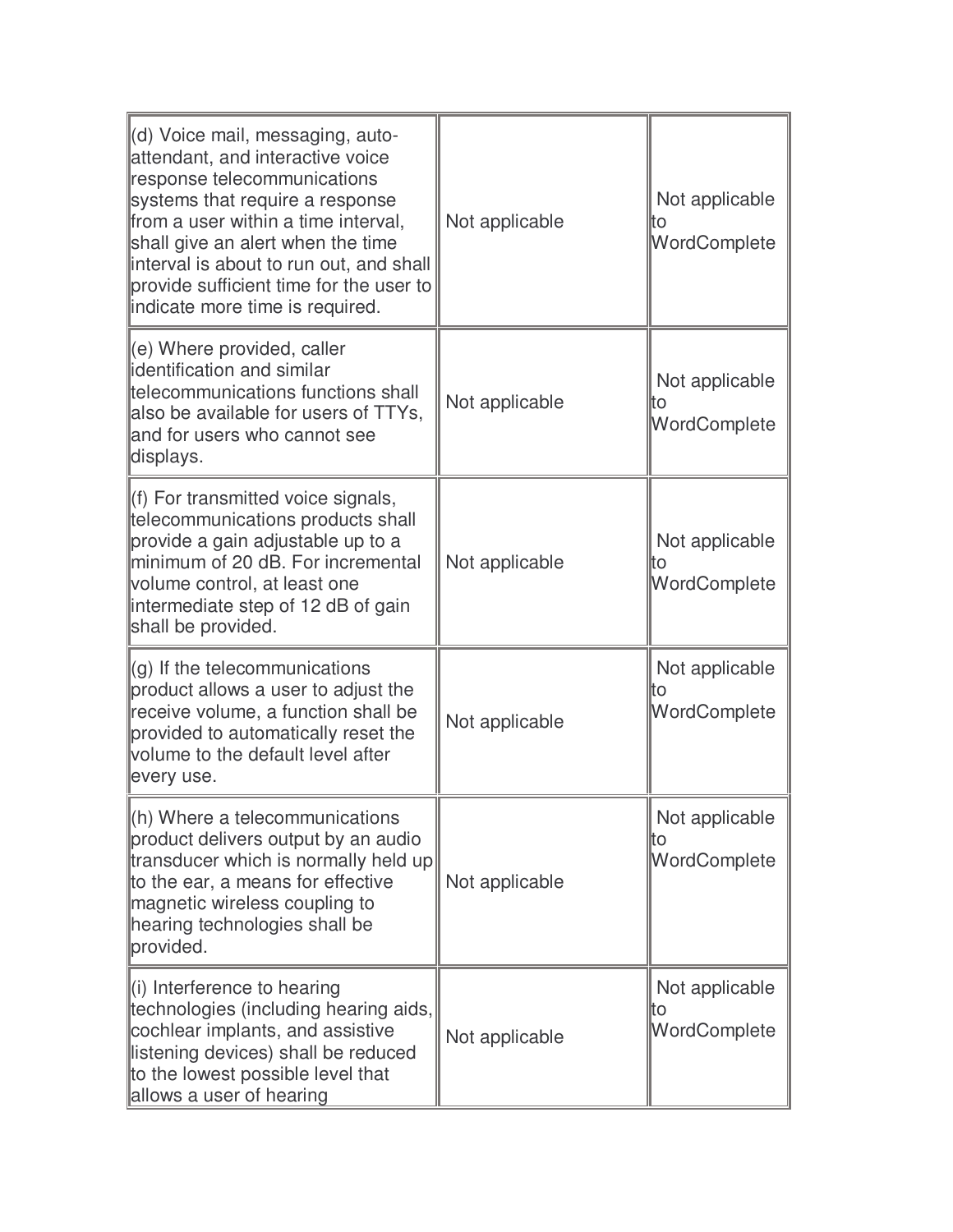| technologies to utilize the<br>telecommunications product.                                                                                                                                                                                                                                                                                                                                                                                                                                                                     |                |                                       |
|--------------------------------------------------------------------------------------------------------------------------------------------------------------------------------------------------------------------------------------------------------------------------------------------------------------------------------------------------------------------------------------------------------------------------------------------------------------------------------------------------------------------------------|----------------|---------------------------------------|
| $\left\  \right\ $ ) Products that transmit or conduct<br>information or communication, shall<br>pass through cross-manufacturer,<br>non-proprietary, industry-standard<br>codes, translation protocols, formats<br>or other information necessary to<br>provide the information or<br>communication in a usable format.<br>Technologies which use encoding,<br>signal compression, format<br>transformation, or similar techniques<br>shall not remove information needed<br>for access or shall restore it upon<br>delivery. | Not applicable | Not applicable<br>ΙO<br>WordComplete  |
| $(k)(1)$ Products which have<br>mechanically operated controls or<br>keys shall comply with the following:<br>Controls and Keys shall be tactilely<br>discernible without activating the<br>controls or keys.                                                                                                                                                                                                                                                                                                                  | Not applicable | Not applicable<br>lto<br>WordComplete |
| $\vert (k)(2)$ Products which have<br>mechanically operated controls or<br>keys shall comply with the following:<br>Controls and Keys shall be operable<br>with one hand and shall not require<br>tight grasping, pinching, twisting of<br>the wrist. The force required to<br>activate controls and keys shall be 5<br>Ibs. (22.2N) maximum.                                                                                                                                                                                  | Not applicable | Not applicable<br>WordComplete        |
| $\ $ (k)(3) Products which have<br>mechanically operated controls or<br>keys shall comply with the following:<br>If key repeat is supported, the delay<br>before repeat shall be adjustable to<br>at least 2 seconds. Key repeat rate<br>shall be adjustable to 2 seconds per<br>character.                                                                                                                                                                                                                                    | Not applicable | Not applicable<br>lto<br>WordComplete |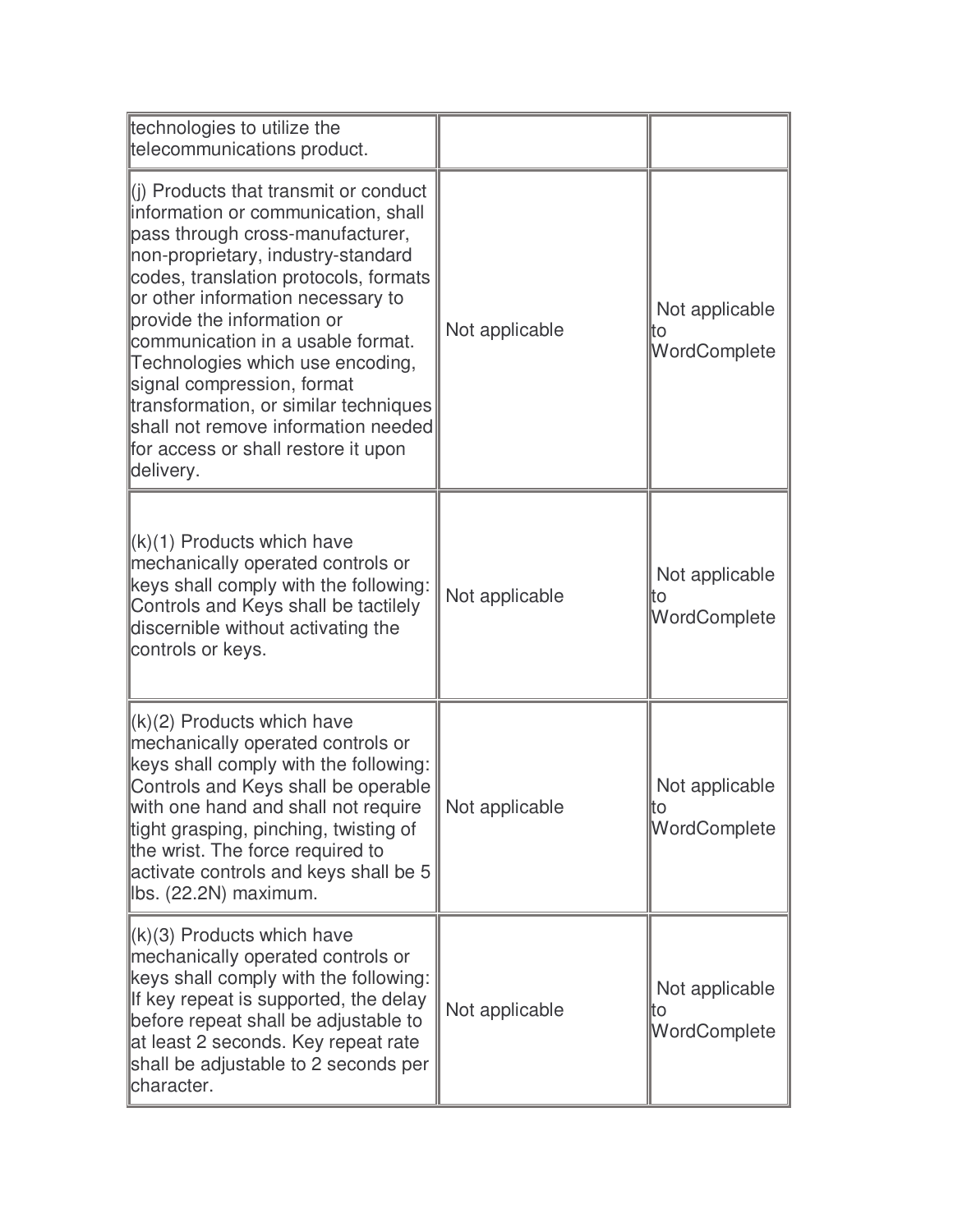| $\ (k)(4)$ Products which have<br>mechanically operated controls or<br>$\parallel$ keys shall comply with the following:<br>The status of all locking or toggle<br>controls or keys shall be visually<br>discernible, and discernible either<br>through touch or sound. | Not applicable | Not applicable<br>iito<br>WordComplete |
|-------------------------------------------------------------------------------------------------------------------------------------------------------------------------------------------------------------------------------------------------------------------------|----------------|----------------------------------------|
|-------------------------------------------------------------------------------------------------------------------------------------------------------------------------------------------------------------------------------------------------------------------------|----------------|----------------------------------------|

### **Section 1194.24 Video and Multi-media Products**

#### **– Detail**

#### **VPAT™**

| <b>Criteria</b>                                                                                                                                                                                                                                                                                                                                                                                                                                                                                                                                                                                                                              | <b>Supporting Features</b> | <b>Remarks and</b><br>explanations |
|----------------------------------------------------------------------------------------------------------------------------------------------------------------------------------------------------------------------------------------------------------------------------------------------------------------------------------------------------------------------------------------------------------------------------------------------------------------------------------------------------------------------------------------------------------------------------------------------------------------------------------------------|----------------------------|------------------------------------|
| a) All analog television<br>displays 13 inches and<br>larger, and computer<br>equipment that includes<br>analog television receiver<br>or display circuitry, shall<br>be equipped with caption<br>decoder circuitry which<br>appropriately receives,<br>decodes, and displays<br>closed captions from<br>broadcast, cable,<br>videotape, and DVD<br>signals. As soon as<br>practicable, but not later<br>than July 1, 2002,<br>widescreen digital<br>television (DTV) displays<br>measuring at least 7.8<br>linches vertically, DTV<br>sets with conventional<br>displays measuring at<br>least 13 inches vertically,<br>and stand-alone DTV | Not applicable             | Not applicable to<br>WordComplete  |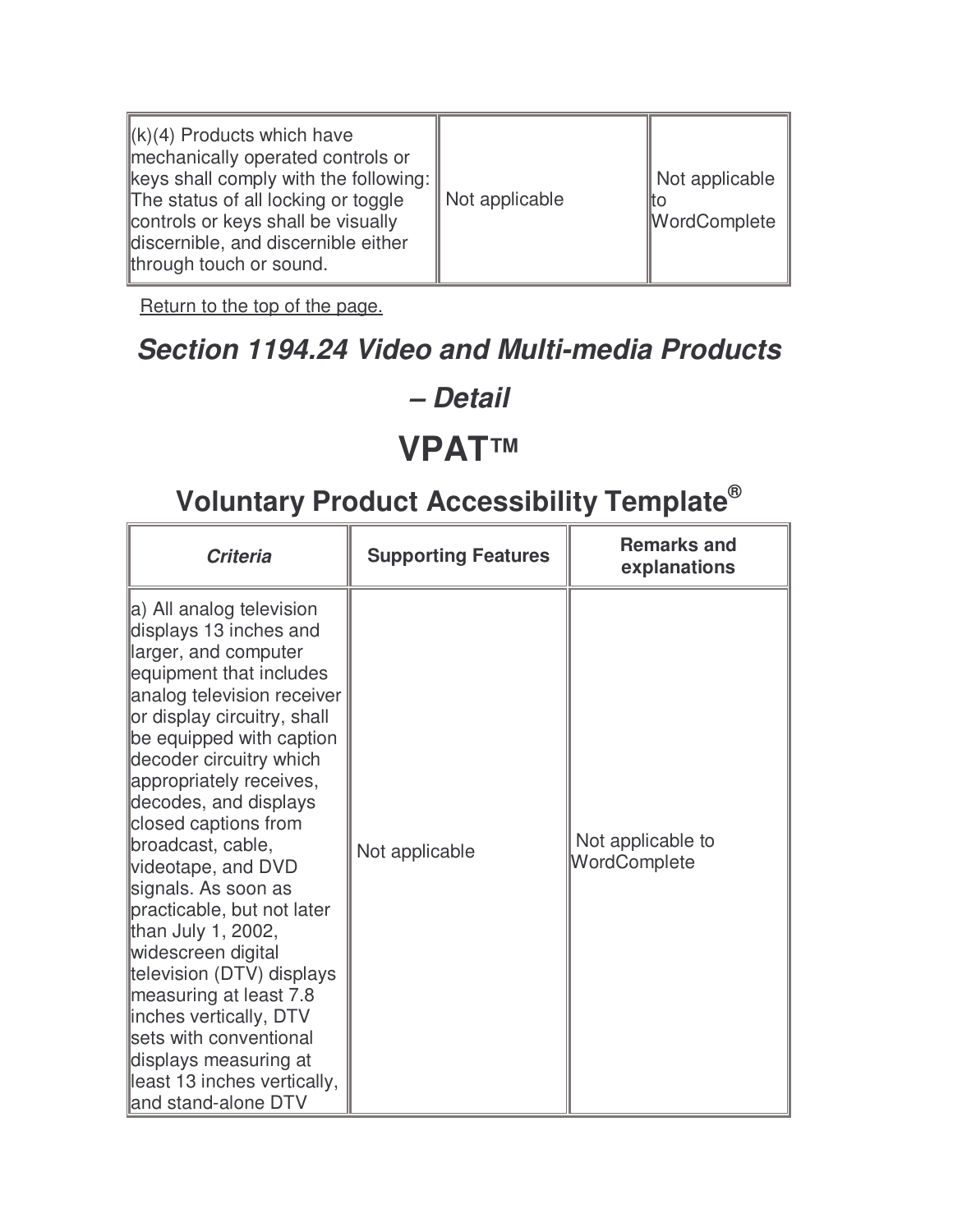| tuners, whether or not<br>they are marketed with<br>display screens, and<br>computer equipment that<br>includes DTV receiver or<br>display circuitry, shall be<br>equipped with caption<br>decoder circuitry which<br>appropriately receives,<br>decodes, and displays<br>closed captions from<br>broadcast, cable,<br>videotape, and DVD<br>signals. |                |                                   |
|-------------------------------------------------------------------------------------------------------------------------------------------------------------------------------------------------------------------------------------------------------------------------------------------------------------------------------------------------------|----------------|-----------------------------------|
| (b) Television tuners,<br>including tuner cards for<br>use in computers, shall<br>be equipped with<br>secondary audio program<br>playback circuitry.                                                                                                                                                                                                  | Not applicable | Not applicable to<br>WordComplete |
| $(c)$ All training and<br>informational video and<br>multimedia productions<br>which support the<br>agency's mission,<br>regardless of format, that<br>contain speech or other<br>audio information<br>necessary for the<br>comprehension of the<br>content, shall be open or<br>closed captioned.                                                    | Not applicable | Not applicable to<br>WordComplete |
| $\parallel$ (d) All training and<br>informational video and<br>multimedia productions<br>which support the<br>agency's mission,<br>regardless of format, that<br>contain visual information<br>necessary for the<br>comprehension of the<br>content, shall be audio<br>described.                                                                     | Not applicable | Not applicable to<br>WordComplete |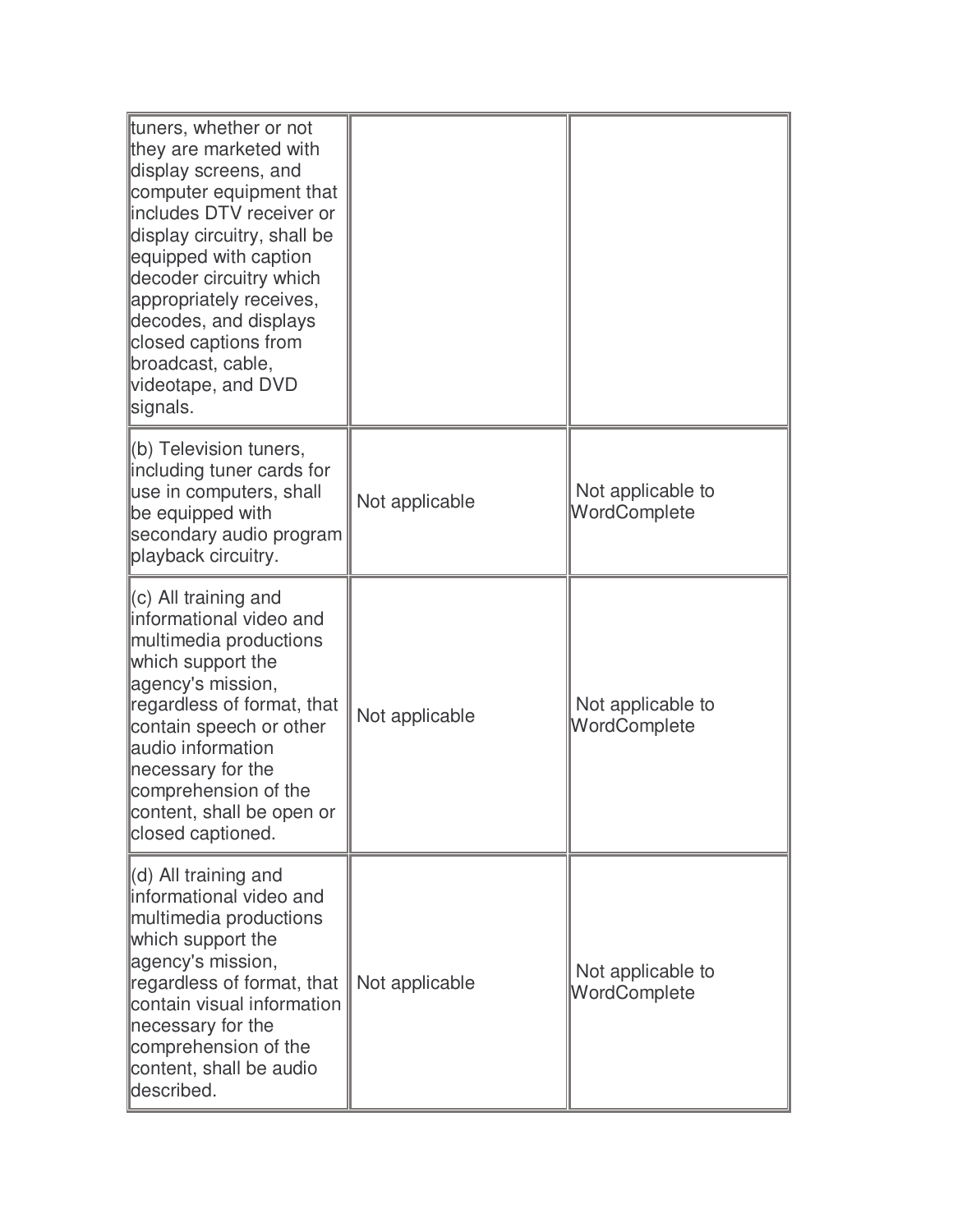| ∥(e) Display or<br>presentation of alternate<br>text presentation or audio    Not applicable<br>descriptions shall be<br>user-selectable unless<br>permanent. |  | Not applicable to<br>WordComplete |
|---------------------------------------------------------------------------------------------------------------------------------------------------------------|--|-----------------------------------|
|---------------------------------------------------------------------------------------------------------------------------------------------------------------|--|-----------------------------------|

#### **Section 1194.25 Self-Contained, Closed Products – Detail**

#### **VPAT™**

| <b>Criteria</b>                                                                                                                                                                                                                                           | <b>Supporting Features</b> | <b>Remarks and</b><br>explanations |
|-----------------------------------------------------------------------------------------------------------------------------------------------------------------------------------------------------------------------------------------------------------|----------------------------|------------------------------------|
| ∥(a) Self contained<br>products shall be usable<br>by people with disabilities<br>without requiring an end-<br>lluser to attach Assistive<br>Technology to the<br>product. Personal<br>headsets for private<br>listening are not Assistive<br>Technology. | Not applicable             | Not applicable to<br>WordComplete  |
| ll(b) When a timed<br>response is required, the<br>user shall be alerted and<br>given sufficient time to<br>llindicate more time is<br>required.                                                                                                          | Not applicable             | Not applicable to<br>WordComplete  |
| $\parallel$ (c) Where a product<br>utilizes touchscreens or<br>contact-sensitive controls,<br>an input method shall be<br>provided that complies<br>with §1194.23 (k) (1)<br>through (4).                                                                 | Not applicable             | Not applicable to<br>WordComplete  |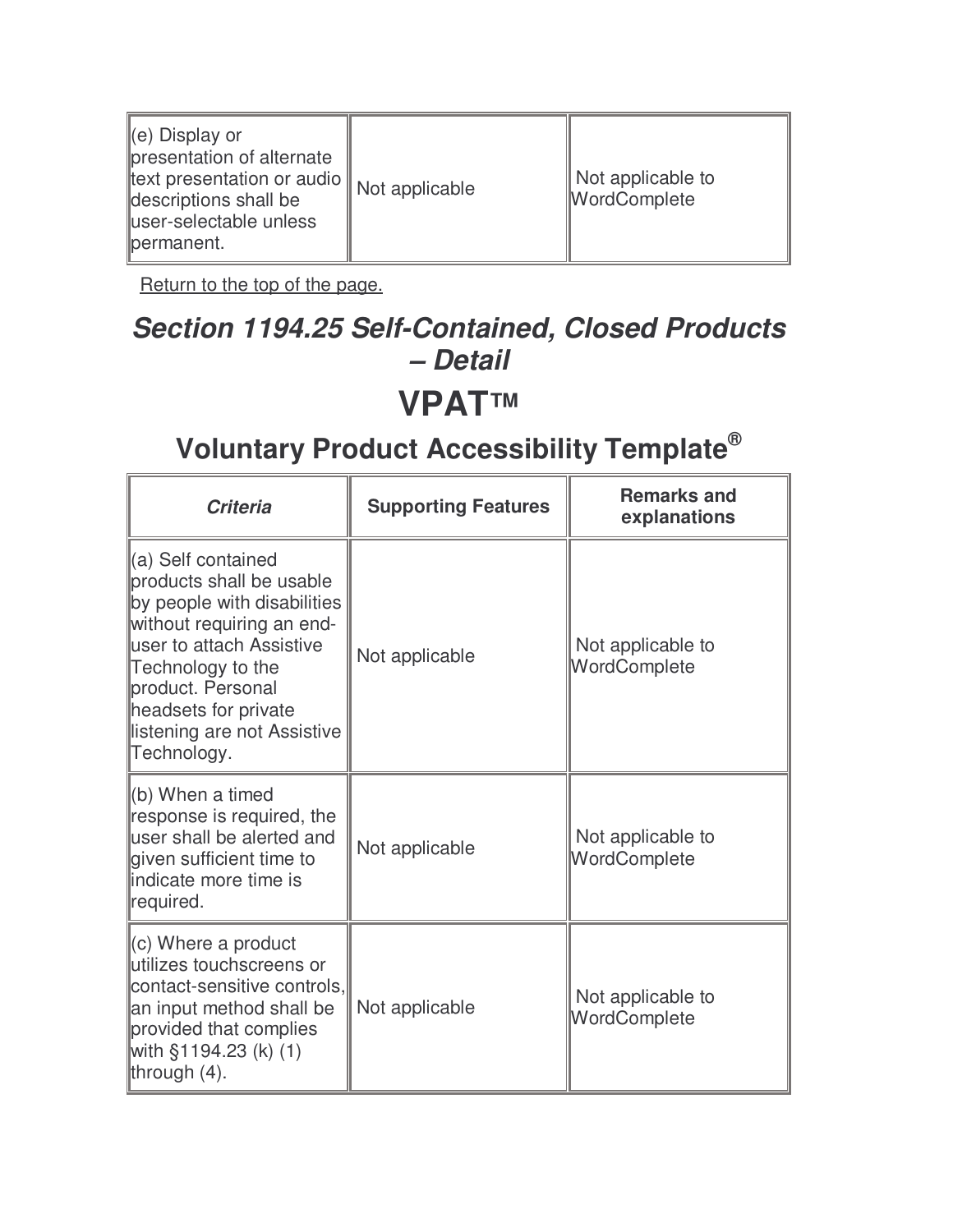| $\parallel$ (d) When biometric forms<br>of user identification or<br>control are used, an<br>alternative form of<br>identification or activation,<br>which does not require<br>the user to possess<br>particular biological<br>characteristics, shall also<br>be provided.                                                                                                                                                                                                | Not applicable | Not applicable to<br>WordComplete |
|---------------------------------------------------------------------------------------------------------------------------------------------------------------------------------------------------------------------------------------------------------------------------------------------------------------------------------------------------------------------------------------------------------------------------------------------------------------------------|----------------|-----------------------------------|
| (e) When products<br>provide auditory output,<br>the audio signal shall be<br>provided at a standard<br>signal level through an<br>industry standard<br>connector that will allow<br>for private listening. The<br>product must provide the<br>ability to interrupt, pause,<br>and restart the audio at<br>anytime.                                                                                                                                                       | Not applicable | Not applicable to<br>WordComplete |
| (f) When products deliver<br>voice output in a public<br>area, incremental volume<br>control shall be provided<br>with output amplification<br>up to a level of at least 65<br>dB. Where the ambient<br>noise level of the<br>environment is above 45<br>dB, a volume gain of at<br>least 20 dB above the<br>ambient level shall be<br>luser selectable. A<br>function shall be provided<br>to automatically reset the<br>volume to the default<br>level after every use. | Not applicable | Not applicable to<br>WordComplete |
| (g) Color coding shall not<br>be used as the only<br>means of conveying<br>information, indicating an                                                                                                                                                                                                                                                                                                                                                                     | Not applicable | Not applicable to<br>WordComplete |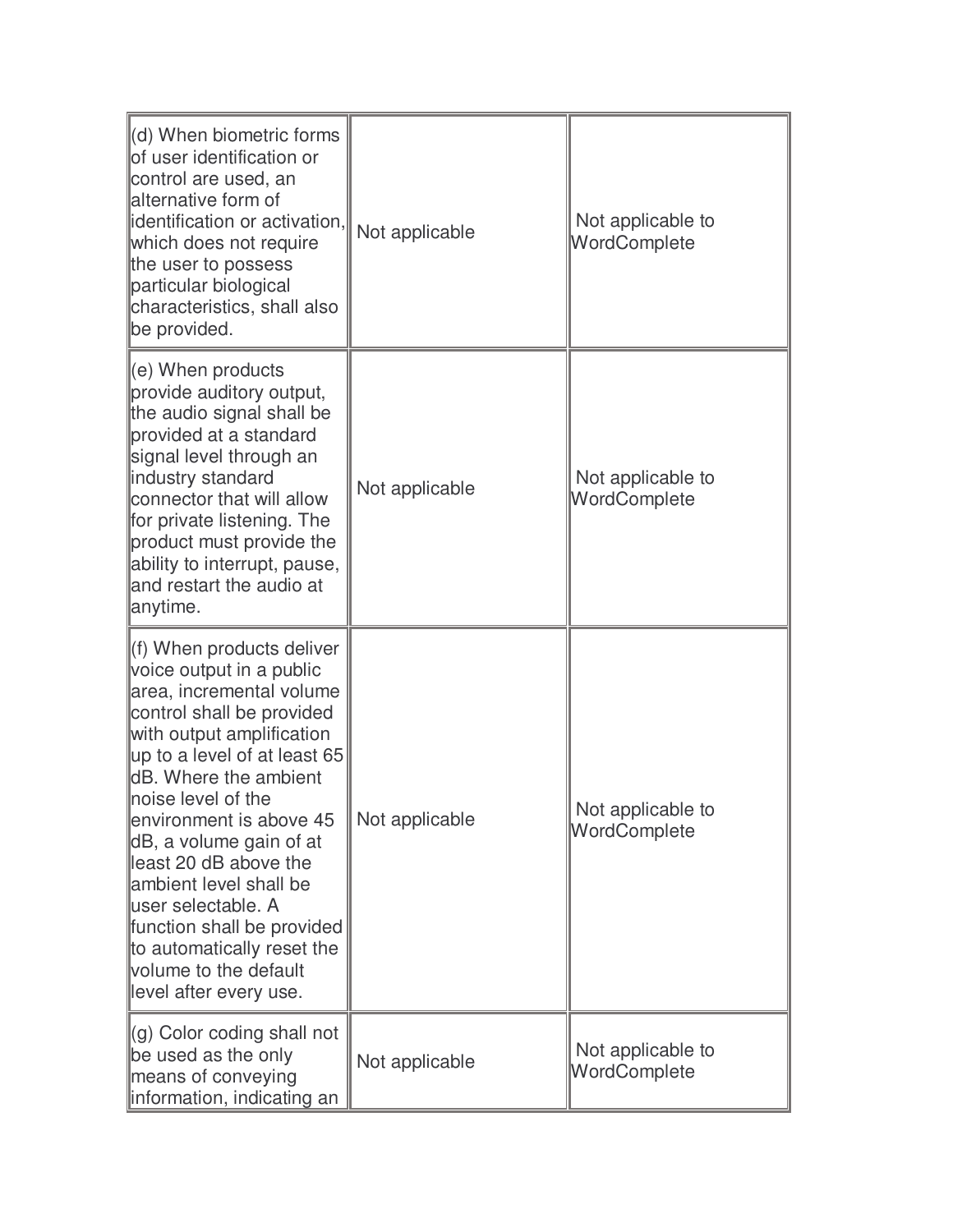| action, prompting a<br>response, or<br>distinguishing a visual<br>element.                                                                                                                                                                                                                                                                                                                                                                                                                                                                                                                                  |                |                                   |
|-------------------------------------------------------------------------------------------------------------------------------------------------------------------------------------------------------------------------------------------------------------------------------------------------------------------------------------------------------------------------------------------------------------------------------------------------------------------------------------------------------------------------------------------------------------------------------------------------------------|----------------|-----------------------------------|
| (h) When a product<br>permits a user to adjust<br>color and contrast<br>settings, a range of color<br>selections capable of<br>producing a variety of<br>contrast levels shall be<br>provided.                                                                                                                                                                                                                                                                                                                                                                                                              | Not applicable | Not applicable to<br>WordComplete |
| $\left\  \right\ $ Products shall be<br>designed to avoid causing<br>the screen to flicker with a<br>frequency greater than 2<br>Hz and lower than 55 Hz.                                                                                                                                                                                                                                                                                                                                                                                                                                                   | Not applicable | Not applicable to<br>WordComplete |
| $\parallel$ (i) (1) Products which are<br>freestanding, non-<br>portable, and intended to<br>be used in one location<br>and which have operable<br>controls shall comply with<br>the following: The position<br>of any operable control<br>shall be determined with<br>respect to a vertical<br>plane, which is 48 inches<br>in length, centered on the<br>operable control, and at<br>the maximum protrusion<br>of the product within the<br>48 inch length on<br>products which are<br>freestanding, non-<br>portable, and intended to<br>be used in one location<br>and which have operable<br>controls. | Not applicable | Not applicable to<br>WordComplete |
| $\  (i)(2)$ Products which are<br>freestanding, non-<br>portable, and intended to                                                                                                                                                                                                                                                                                                                                                                                                                                                                                                                           | Not applicable | Not applicable to<br>WordComplete |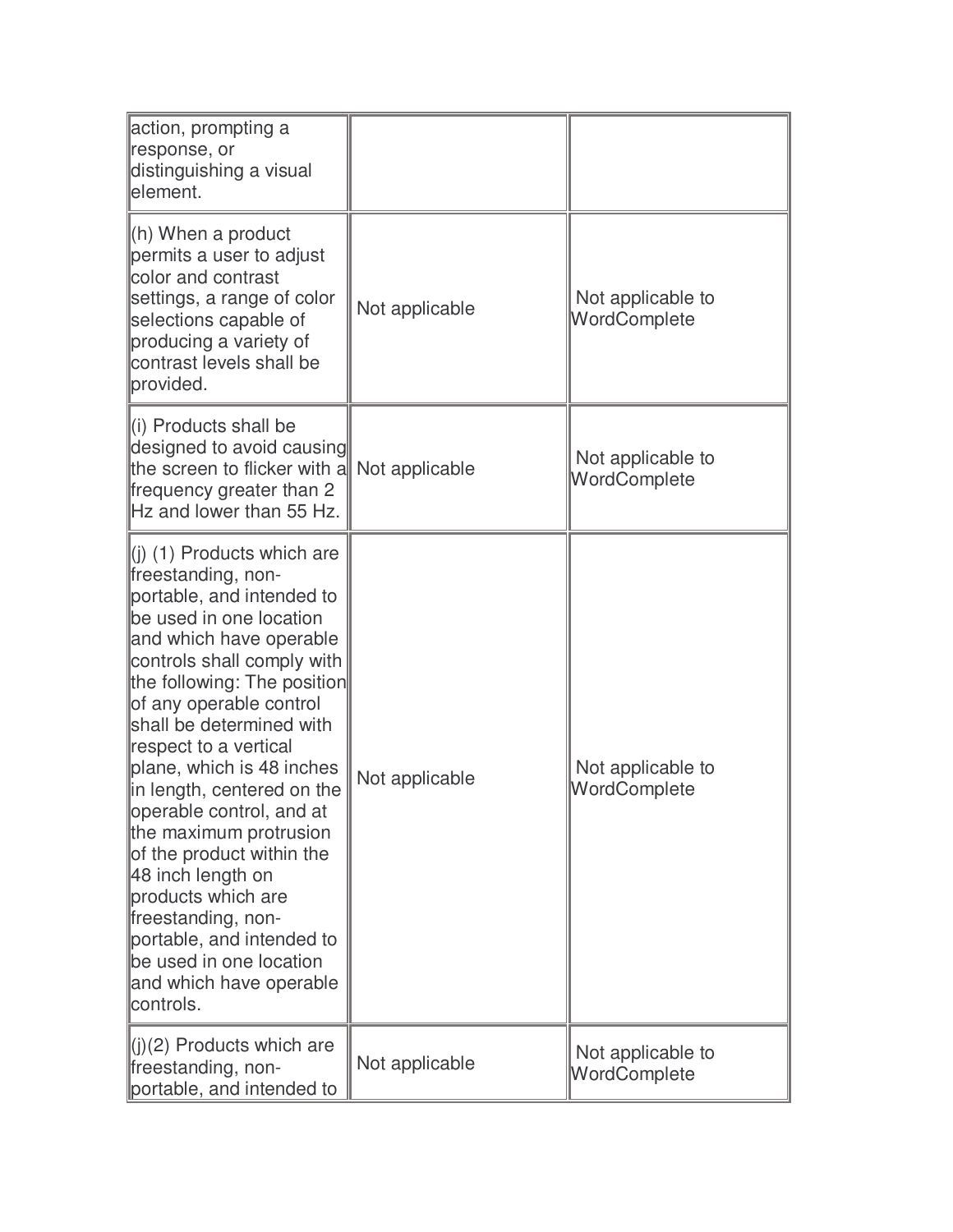| be used in one location<br>and which have operable<br>controls shall comply with<br>the following: Where any<br>operable control is 10<br>inches or less behind the<br>reference plane, the<br>height shall be 54 inches<br>maximum and 15 inches<br>minimum above the floor.                                                                                                                    |                |                                   |
|--------------------------------------------------------------------------------------------------------------------------------------------------------------------------------------------------------------------------------------------------------------------------------------------------------------------------------------------------------------------------------------------------|----------------|-----------------------------------|
| $(3)$ Products which are<br>freestanding, non-<br>portable, and intended to<br>be used in one location<br>and which have operable<br>controls shall comply with<br>the following: Where any<br>operable control is more<br>than 10 inches and not<br>more than 24 inches<br>behind the reference<br>plane, the height shall be<br>46 inches maximum and<br>15 inches minimum<br>above the floor. | Not applicable | Not applicable to<br>WordComplete |
| $(1)(4)$ Products which are<br>freestanding, non-<br>portable, and intended to<br>be used in one location<br>and which have operable<br>controls shall comply with<br>the following: Operable<br>controls shall not be more<br>than 24 inches behind the<br>reference plane.                                                                                                                     | Not applicable | Not applicable to<br>WordComplete |

**Section 1194.26 Desktop and Portable Computers – Detail**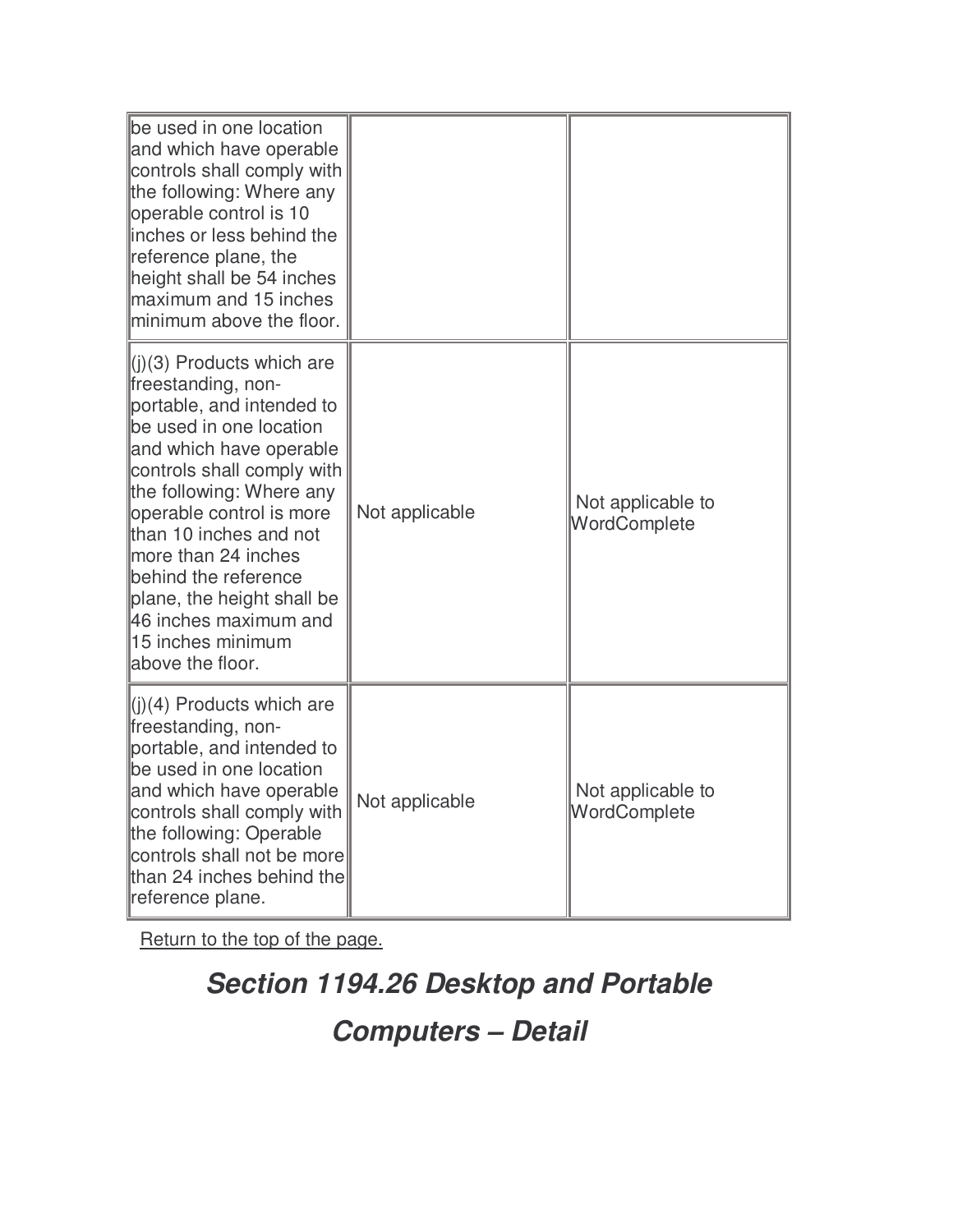## **VPAT™**

### **Voluntary Product Accessibility Template®**

| <b>Criteria</b>                                                                                                                                                                                                                                                | <b>Supporting Features</b> | <b>Remarks and</b><br>explanations |
|----------------------------------------------------------------------------------------------------------------------------------------------------------------------------------------------------------------------------------------------------------------|----------------------------|------------------------------------|
| (a) All mechanically<br>operated controls and<br>keys shall comply with<br>§1194.23 (k) (1) through<br>(4).                                                                                                                                                    | Not applicable             | Not applicable to<br>WordComplete  |
| $(b)$ If a product utilizes<br>touchscreens or touch-<br>operated controls, an<br>input method shall be<br>provided that complies<br>with §1194.23 (k) (1)<br>through $(4)$ .                                                                                  | Not applicable             | Not applicable to<br>WordComplete  |
| (c) When biometric forms<br>of user identification or<br>control are used, an<br>alternative form of<br>identification or activation,<br>which does not require<br>the user to possess<br>particular biological<br>characteristics, shall also<br>be provided. | Not applicable             | Not applicable to<br>WordComplete  |
| (d) Where provided, at<br>least one of each type of<br>expansion slots, ports<br>and connectors shall<br>comply with publicly<br>available industry<br><b>standards</b>                                                                                        | Not applicable             | Not applicable to<br>WordComplete  |

Return to the top of the page.

#### **Section 1194.31 Functional Performance Criteria**

**– Detail**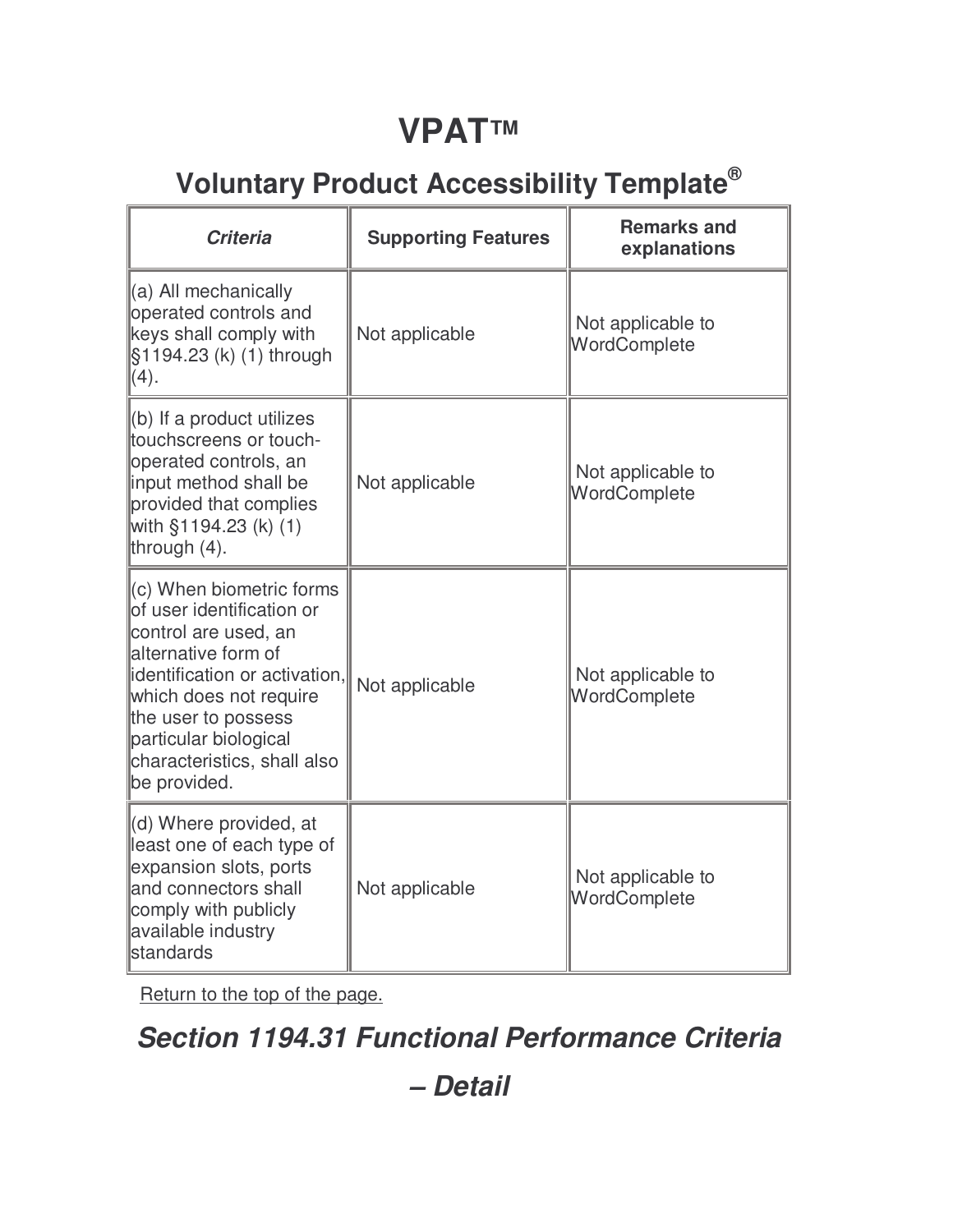### **VPAT™**

| <b>Criteria</b>                                                                                                                                                                                                                                                                                                                                             | <b>Supporting Features</b> | <b>Remarks and</b><br>explanations |
|-------------------------------------------------------------------------------------------------------------------------------------------------------------------------------------------------------------------------------------------------------------------------------------------------------------------------------------------------------------|----------------------------|------------------------------------|
| ∥(a) At least one mode of<br>operation and information<br>retrieval that does not<br>require user vision shall<br>be provided, or support<br>for Assistive Technology<br>used by people who are<br>blind or visually impaired<br>shall be provided.                                                                                                         | Not applicable             | Not applicable to<br>WordComplete  |
| $\parallel$ (b) At least one mode of<br>operation and information<br>retrieval that does not<br>require visual acuity<br>greater than 20/70 shall<br>be provided in audio and<br>enlarged print output<br>working together or<br>independently, or support<br>for Assistive Technology<br>used by people who are<br>visually impaired shall be<br>provided. | Not applicable             | Not applicable to<br>WordComplete  |
| $\parallel$ (c) At least one mode of<br>operation and information<br>retrieval that does not<br>require user hearing shall<br>be provided, or support<br>∥for Assistive Technology<br>used by people who are<br>deaf or hard of hearing<br>shall be provided                                                                                                | Not applicable             | Not applicable to<br>WordComplete  |
| (d) Where audio<br>linformation is important<br>for the use of a product,<br>at least one mode of<br>operation and information                                                                                                                                                                                                                              | Not applicable             | Not applicable to<br>WordComplete  |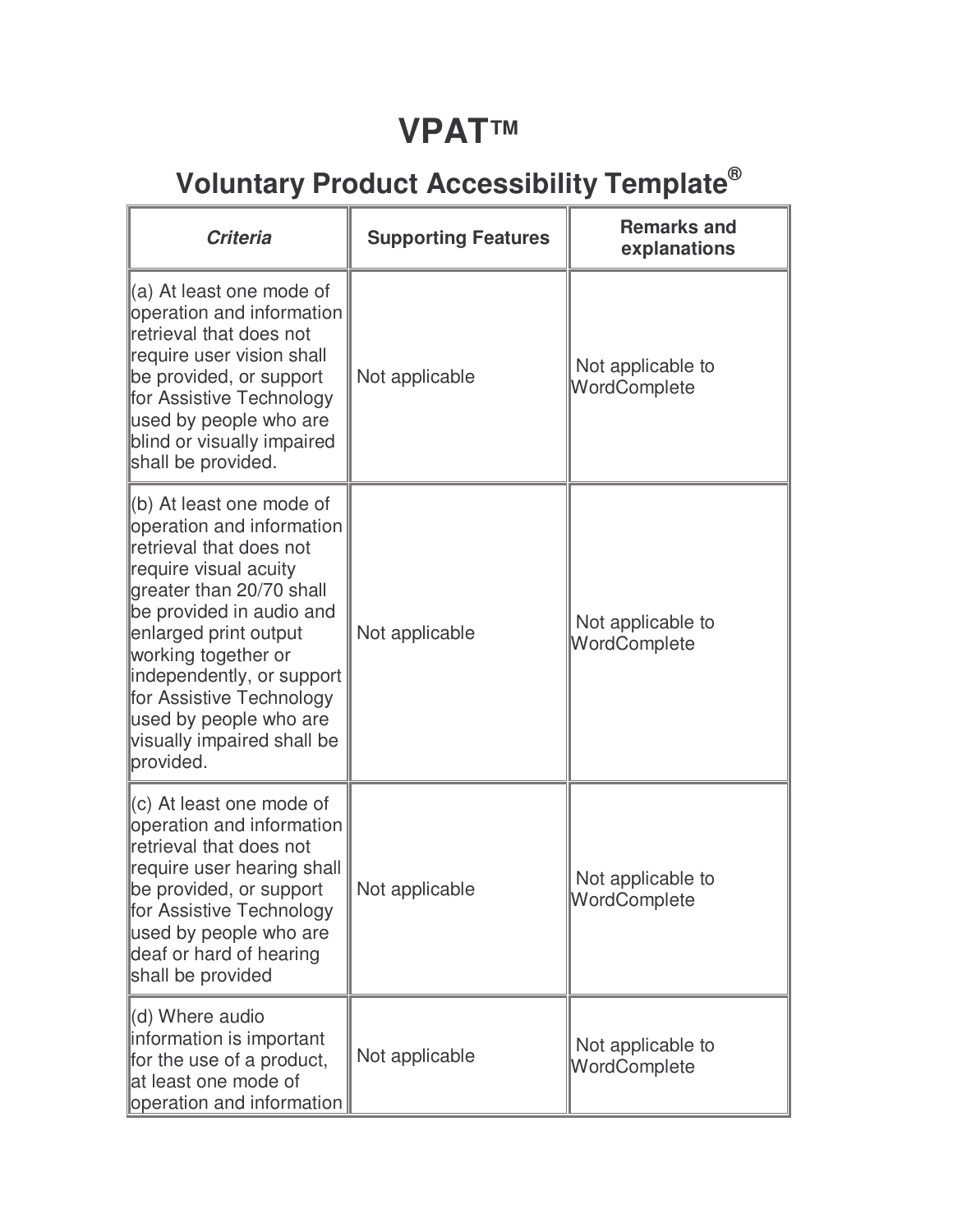| retrieval shall be provided<br>lin an enhanced auditory<br>fashion, or support for<br>assistive hearing devices<br>shall be provided.                                                                                                         |                |                                   |
|-----------------------------------------------------------------------------------------------------------------------------------------------------------------------------------------------------------------------------------------------|----------------|-----------------------------------|
| $\parallel$ (e) At least one mode of<br>operation and information<br>retrieval that does not<br>require user speech shall<br>be provided, or support<br>for Assistive Technology<br>used by people with<br>disabilities shall be<br>provided. | Not applicable | Not applicable to<br>WordComplete |
| (f) At least one mode of<br>operation and information<br>retrieval that does not<br>require fine motor control<br>lor simultaneous actions<br>and that is operable with<br>llimited reach and strength<br>shall be provided.                  | Not applicable | Not applicable to<br>WordComplete |

#### **Section 1194.41 Information, Documentation and**

#### **Support – Detail**

### **VPAT™**

| <b>Criteria</b>                                                                                                                                                          | <b>Supporting Features</b> | <b>Remarks and</b><br>explanations                                                            |
|--------------------------------------------------------------------------------------------------------------------------------------------------------------------------|----------------------------|-----------------------------------------------------------------------------------------------|
| $\parallel$ (a) Product support<br>documentation provided<br>to end-users shall be<br>made available in<br>alternate formats upon<br>request, at no additional<br>charge | <b>Supports</b>            | WordComplete provides<br>html and pdf options, and<br>other options can be<br>made available. |